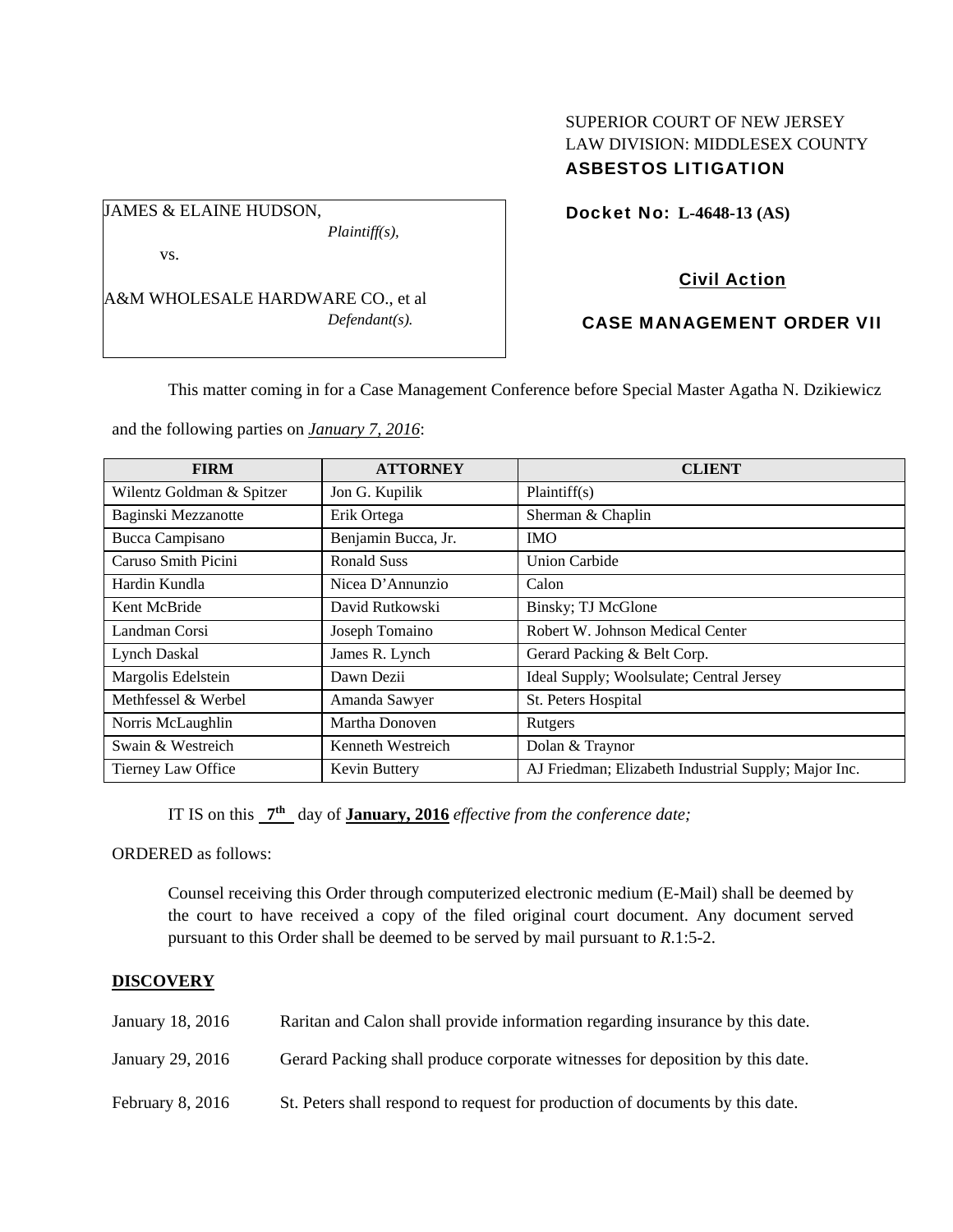| February 8, 2016  | Union Carbide shall respond to the request for more specific responses to interrogatories<br>and outstanding deposition notice propounded by Raritan Supply by this date.                                   |
|-------------------|-------------------------------------------------------------------------------------------------------------------------------------------------------------------------------------------------------------|
| February 8, 2016  | Union Carbide shall serve answers to premises interrogatories by this date.                                                                                                                                 |
| February 8, 2016  | Union Carbide shall serve response to document production by this date.                                                                                                                                     |
| February 8, 2016  | Robert Wood Johnson shall respond to the request for more specific discovery<br>and deposition notice propounded by Raritan Supply by this date.                                                            |
| February 8, 2016  | Rutgers shall respond to deposition notice by this date.                                                                                                                                                    |
| February 29, 2016 | Rutgers shall produce a corporate representative for a deposition by this date.                                                                                                                             |
| March 15, 2016    | Fact discovery, including depositions, shall be completed by this date. Plaintiff's counsel<br>shall contact the Special Master within one week of this deadline if all fact discovery is not<br>completed. |
| March 15, 2016    | Depositions of corporate representatives shall be completed by this date.                                                                                                                                   |

## **SUMMARY JUDGMENT MOTION PRACTICE**

| February 19, 2016 | Summary judgment motion may be filed no later than this date by Gerard Packing |
|-------------------|--------------------------------------------------------------------------------|
|                   | only.                                                                          |

March 18, 2016 Last return date for summary judgment motion filed by Gerard Packing, if any.

## **MEDICAL DEFENSE**

February 29, 2016 Defendants shall identify its medical experts and serve medical expert reports, if any, by this date. **In addition, defendants shall notify plaintiff's counsel (as well as all counsel of record) of a joinder in an expert medical defense by this date.** 

#### **LIABILITY EXPERT REPORTS**

- March 31, 2016 Plaintiff shall identify its liability experts and serve liability expert reports or a certified expert statement by this date or waive any opportunity to rely on liability expert testimony.
- May 2, 2016 Defendants shall identify its liability experts and serve liability expert reports, if any, by this date or waive any opportunity to rely on liability expert testimony.

### **ECONOMIST EXPERT REPORTS**

# March 31, 2016 Plaintiff shall identify its expert economists and serve expert economist report(s), if any, by this date or waive any opportunity to rely on economic expert testimony.

\_\_\_\_\_\_\_\_\_\_\_\_\_\_\_\_\_\_\_\_\_\_\_\_\_\_\_\_\_\_\_\_\_\_\_\_\_\_\_\_\_\_\_\_\_\_\_\_\_\_\_\_\_\_\_\_\_\_\_\_\_\_\_\_\_\_\_\_\_\_\_\_\_\_\_\_\_\_\_\_\_\_\_\_\_\_\_\_\_\_\_\_\_\_\_\_\_\_\_\_\_\_\_\_\_\_\_\_\_\_